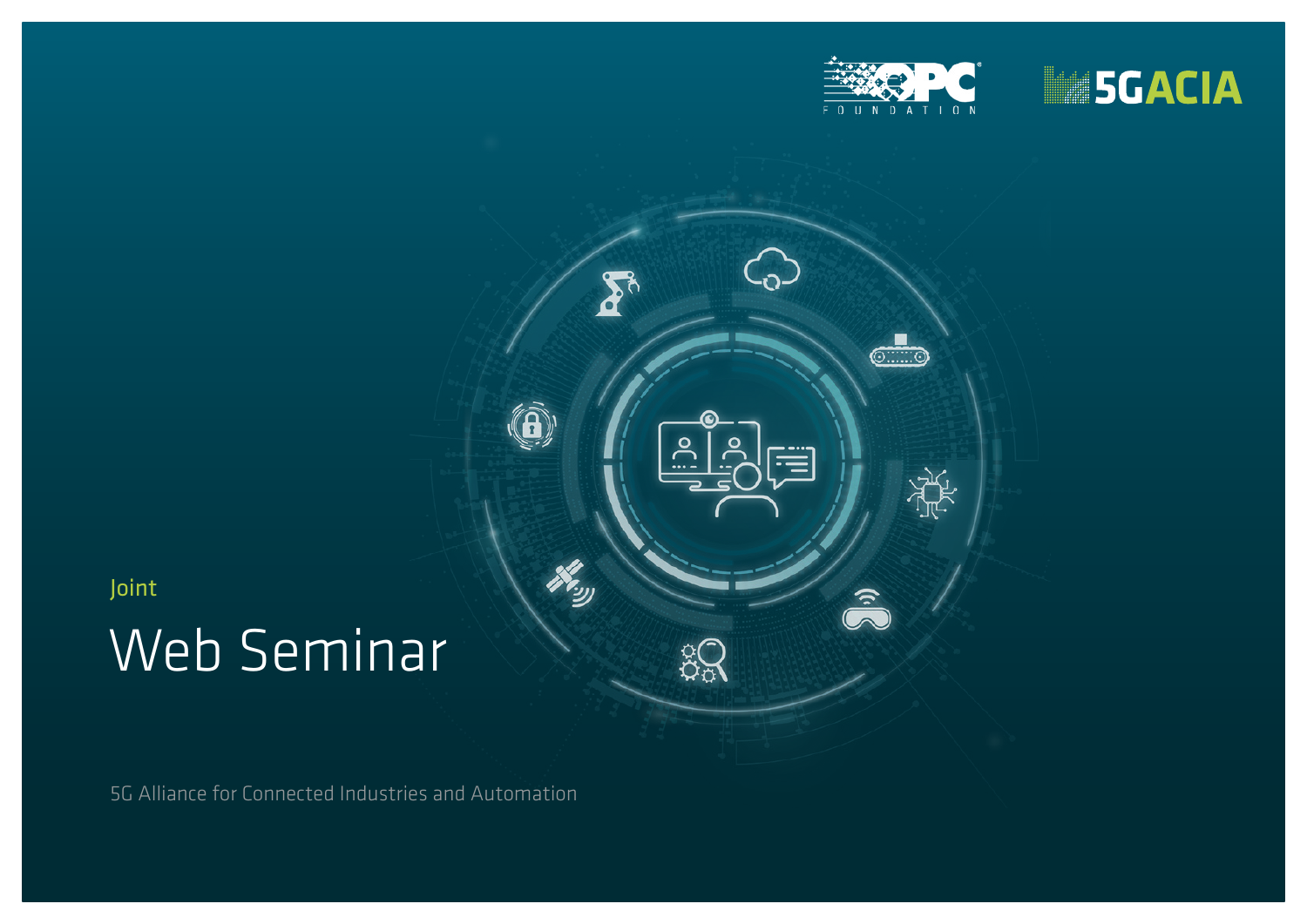## Invitation

### Joint Web Seminar on Industrial 5G with OPC UA June 22nd 2022, Online via WebEx

### Interoperable Industrial 5G and OPC UA in the Shopfloor an absolute prerequisite for Industry 4.0

The fourth stage of the industrial revolution heralds an entirely new era. Its goal is to significantly improve the flexibility, versatility, usability and efficiency of production systems and to make the vision of smart factories come true.

In this context, the integration of OPC UA and Industrial 5G, two important building blocks are brought together, thus forming the basis for a highly flexible and powerful connectivity fabric for smart manufacturing.

Learn in our breakout sessions more from the experts on how both technologies will revolutionize the shopfloor.

The entire joint web seminar is free of charge. We look forward to meeting you!

For questions, please contact:

5G Alliance for Connected Industries and Automation OPC Foundation https://5g-acia.org https://opcfoundation.org info@5g-acia.org by contraction.org office@opcfoundation.org







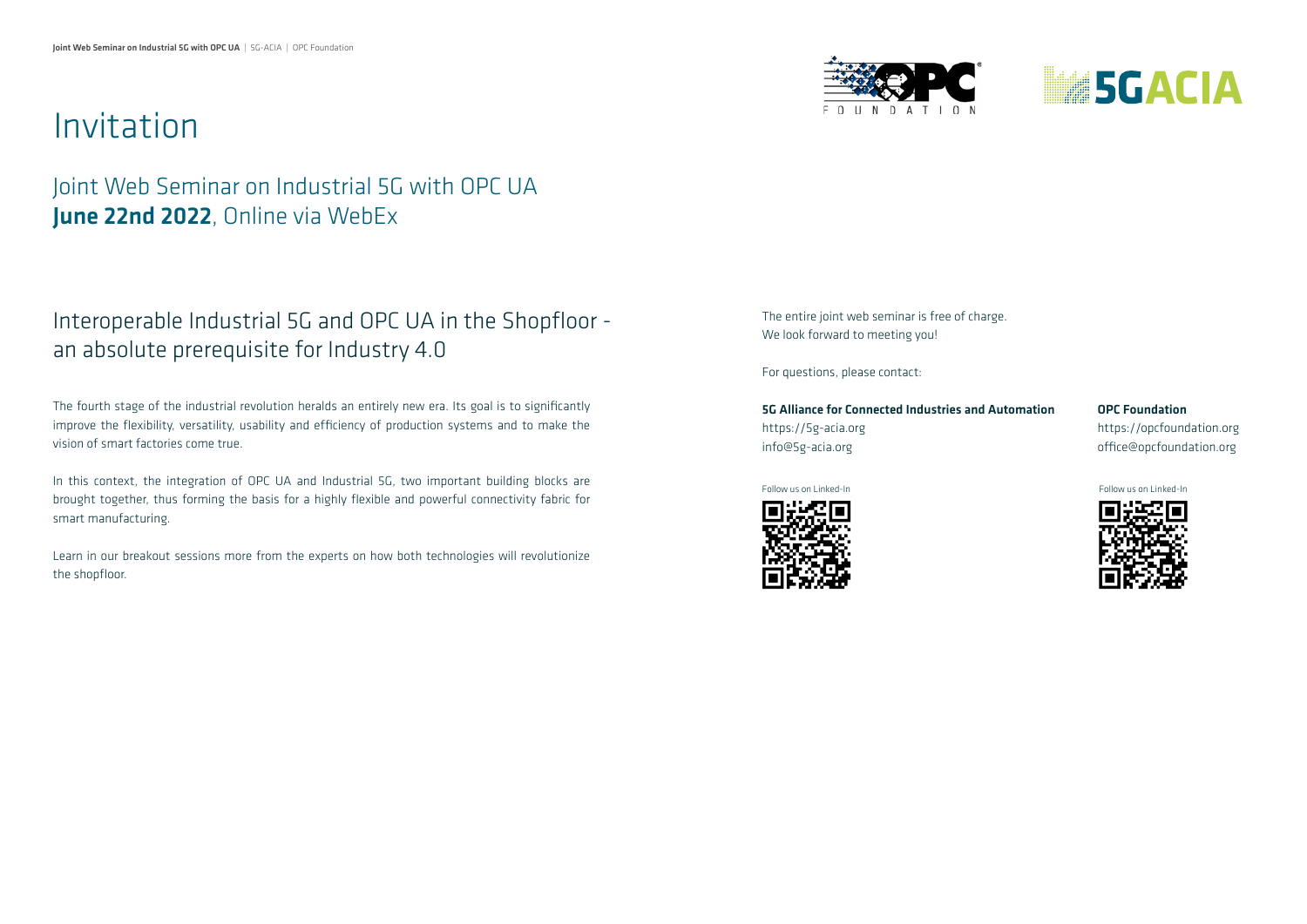## Agenda | European Morning Session





Date: June 22nd 2022 Time: 9:00–11:00 CEST (16:00–18:00 JST)

| Time (CEST)     | Topic                                                    | Speaker                                                                                                                                                                       |
|-----------------|----------------------------------------------------------|-------------------------------------------------------------------------------------------------------------------------------------------------------------------------------|
| $09:00 - 09:10$ | Opening                                                  | Dr. Afif Osseiran / Moderation (5G-ACIA General Vice-Chair, Ericsson)<br>Dr. Andreas Mueller (5G-ACIA General Chair, Bosch)<br><b>Stefan Hoppe</b> (President OPC Foundation) |
| 09:10-09:30     | OPC UA and UAFX with Industrial Use Cases and 5G         | Peter Lutz (Director FLC, OPC Foundation)<br>Alexander Ziegler (Siemens)                                                                                                      |
| 09:30-09:50     | 5G Architecture and Integration with Industrial Networks | Atte Lansisalmi (5G-AICA WG3 Vice-Chair, Nokia)                                                                                                                               |
| 09:50-10:10     | Recent Development on OPC UA with 5G                     | Xueli An (5G-ACIA WG1 Vice-Chair, Huawei)                                                                                                                                     |
| 10:10-10:35     | Live Demonstration/ OPC UA over 5G                       | Peter Lutz (Director FLC, OPC Foundation)<br>Josef Eichinger (5G-ACIA Board Member, Huawei)<br>Alexander Ziegler (Siemens)                                                    |
| $10:35 - 10:55$ | Panel Discussion with Q&A                                | Peter Lutz (Director FLC, OPC Foundation)<br>Atte Lansisalmi (5G-AICA WG3 Vice-Chair, Nokia)<br>Josef Eichinger (5G-ACIA Board Member, Huawei)                                |
| $10:55 - 11:00$ | Closure of the Session and Outlook                       | Dr. Afif Osseiran / Moderation (5G-ACIA General Vice-Chair, Ericsson)                                                                                                         |

Please register online for the **morning session**  $\overline{\text{here}}$  $\overline{\text{here}}$  $\overline{\text{here}}$ .  $\rightarrow$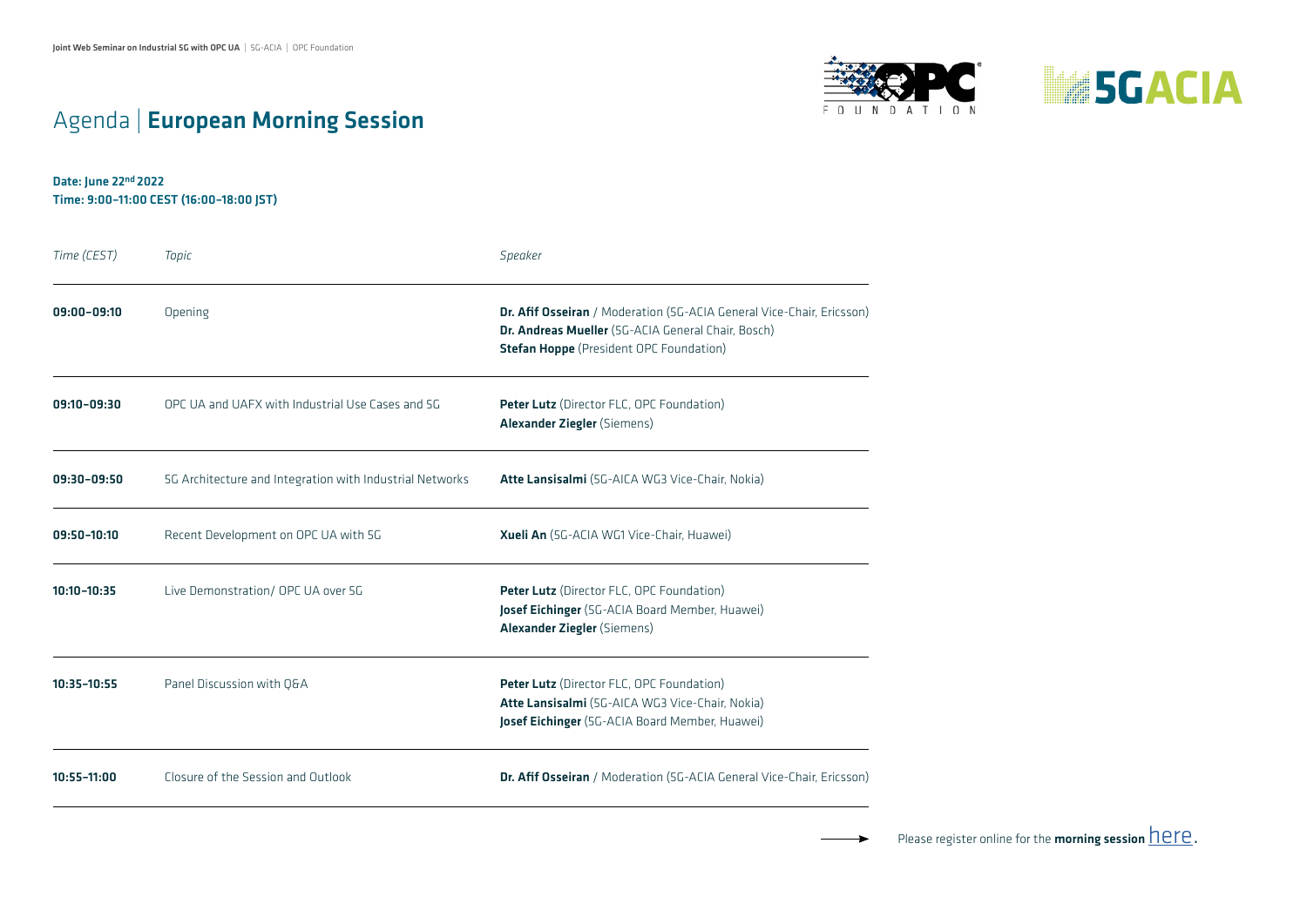





Date: June 22nd 2022 Time: 15:00–17:00 CEST (08:00–10:00 CDT)

| Time (CEST)     | Topic                                                    | Speaker                                                                                                                                           |
|-----------------|----------------------------------------------------------|---------------------------------------------------------------------------------------------------------------------------------------------------|
| 15:00-15:10     | Opening                                                  | Peter Lutz (Director FLC, OPC Foundation)<br>Dr. Andreas Mueller (5G-ACIA General Chair, Bosch)<br><b>Stefan Hoppe</b> (President OPC Foundation) |
| 15:10-15:30     | OPC UA and UAFX with Industrial Use Cases and 5G         | Peter Lutz (Director FLC, OPC Foundation)<br>Alexander Ziegler (Siemens)                                                                          |
| 15:30-15:50     | 5G Architecture and integration with industrial networks | Kurt Essigmann (5G-AICA WG3 Chair, Ericsson)                                                                                                      |
| 15:50-16:10     | Recent Development on OPC UA with 5G                     | Xueli An (5G-ACIA WG1 Vice-Chair, Huawei)                                                                                                         |
| 16:10-16:35     | Live Demonstration/ OPC UA over 5G                       | Peter Lutz (Director FLC, OPC Foundation)<br>Josef Eichinger (5G-ACIA Board Member, Huawei)<br><b>Alexander Ziegler (Siemens)</b>                 |
| $16:35 - 16:55$ | Panel Discussion with Q&A                                | Peter Lutz (Director FLC, OPC Foundation)<br>Kurt Essigmann (5G-AICA WG3 Chair, Ericsson)<br>Josef Eichinger (5G-ACIA Board Member, Huawei)       |
| 16:55-17:00     | Closure of the Session and Outlook                       | Peter Lutz (Director FLC, OPC Foundation)                                                                                                         |

Please register online for the evening session  $here$  $here$  $here$ .</u>  $\rightarrow$